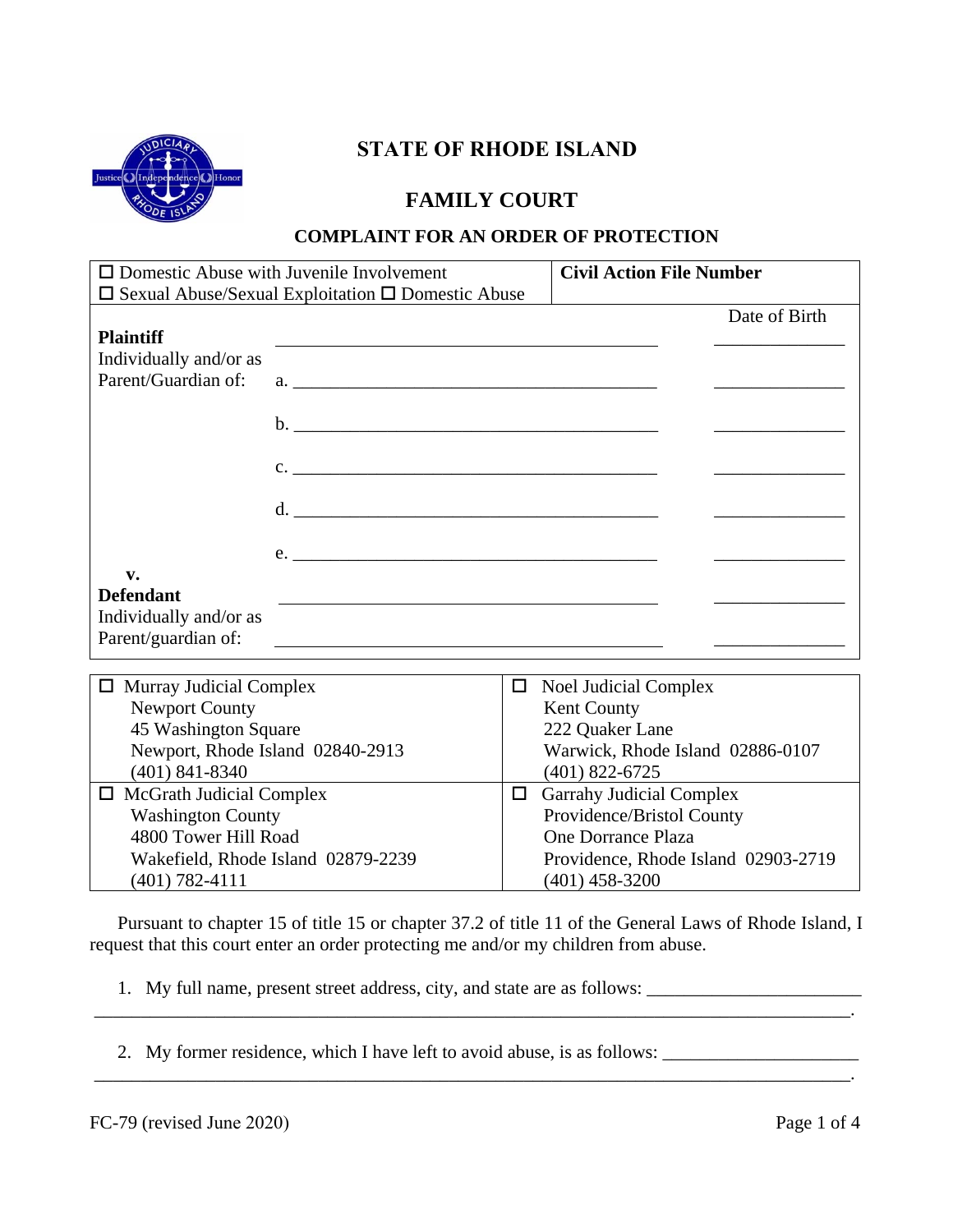

### **FAMILY COURT**

3. The full name, present street address, city, and state of the person causing me abuse (the defendant) are as follows:

\_\_\_\_\_\_\_\_\_\_\_\_\_\_\_\_\_\_\_\_\_\_\_\_\_\_\_\_\_\_\_\_\_\_\_\_\_\_\_\_\_\_\_\_\_\_\_\_\_\_\_\_\_\_\_\_\_\_\_\_\_\_\_\_\_\_\_\_\_\_\_\_\_\_\_\_\_\_\_\_\_\_.

4. I have no knowledge of the existence of other lawsuits, orders of protection, or no contact orders between the parties including: Divorce; separation; child custody; protection orders; and criminal no contact orders. I have not sought a protection order from the Family Court or any other court for the same facts or circumstances alleged in this complaint except for the following. *(Please state "NONE" or provide the applicable case numbers.) \_\_\_\_\_\_\_\_\_\_\_\_\_\_\_\_\_\_\_\_\_\_\_\_\_\_\_\_\_\_\_\_\_\_\_\_\_* 

\_\_\_\_\_\_\_\_\_\_\_\_\_\_\_\_\_\_\_\_\_\_\_\_\_\_\_\_\_\_\_\_\_\_\_\_\_\_\_\_\_\_\_\_\_\_\_\_\_\_\_\_\_\_\_\_\_\_\_\_\_\_\_\_\_\_\_\_\_\_\_\_\_\_\_\_\_\_\_\_\_\_ \_\_\_\_\_\_\_\_\_\_\_\_\_\_\_\_\_\_\_\_\_\_\_\_\_\_\_\_\_\_\_\_\_\_\_\_\_\_\_\_\_\_\_\_\_\_\_\_\_\_\_\_\_\_\_\_\_\_\_\_\_\_\_\_\_\_\_\_\_\_\_\_\_\_\_\_\_\_\_\_\_\_.

- 5. My relationship to the defendant is as follows. *(Check the box that applies.)*
	- $\Box$  We are or were formerly married to one another.
	- $\Box$  I am a blood relative or relative by marriage of the defendant; specifically, the defendant is  $\mathsf{my}$  . The set of the set of the set of the set of the set of the set of the set of the set of the set of the set of the set of the set of the set of the set of the set of the set of the set of the set of the set of t
	- $\Box$  The defendant and I together are the legal parents of one (1) or more children.
	- $\Box$  The defendant and I have been in a substantive dating or engagement relationship within the past one (1) year in which at least one (1) of us is a minor.
	- $\square$  No family or substantive dating relationship exists between the defendant(s) and my children or me. *(Check this box only for complaints alleging sexual abuse or sexual exploitation.)*

6. I certify that to the best of my knowledge the defendant is not in the military service as defined by the Servicemembers Civil Relief Act (50 U.S.C.A. App. § 501, et seq.) and is not a member of the national guard on state active duty for a continuous period exceeding ninety (90) days as defined by G.L. 1956 § 30-7-10.

7. On or about \_\_\_\_\_\_\_\_\_\_\_\_\_\_\_\_\_\_\_\_\_\_\_\_\_\_\_\_\_\_\_, my children and/or I suffered abuse when the defendant: *(Check the boxes that apply.)*

 $\square$  Threatened or harmed my children and/or me with a weapon which was a

\_\_\_\_\_\_\_\_\_\_\_\_\_\_\_\_\_\_\_\_\_\_\_\_\_\_\_\_\_\_\_\_\_\_\_\_\_\_\_\_\_\_\_\_\_\_\_\_\_\_\_\_\_\_\_\_\_\_\_\_\_\_\_\_\_\_\_\_\_\_\_\_\_.

- $\Box$  Attempted to cause my children and/or me physical harm.
- $\Box$  Caused my children and/or me physical harm.
- $\square$  Placed my children and or me in fear of imminent physical harm.
- $\Box$  Caused my children and/or me to engage involuntarily in sexual relations by force, threat of force, or duress.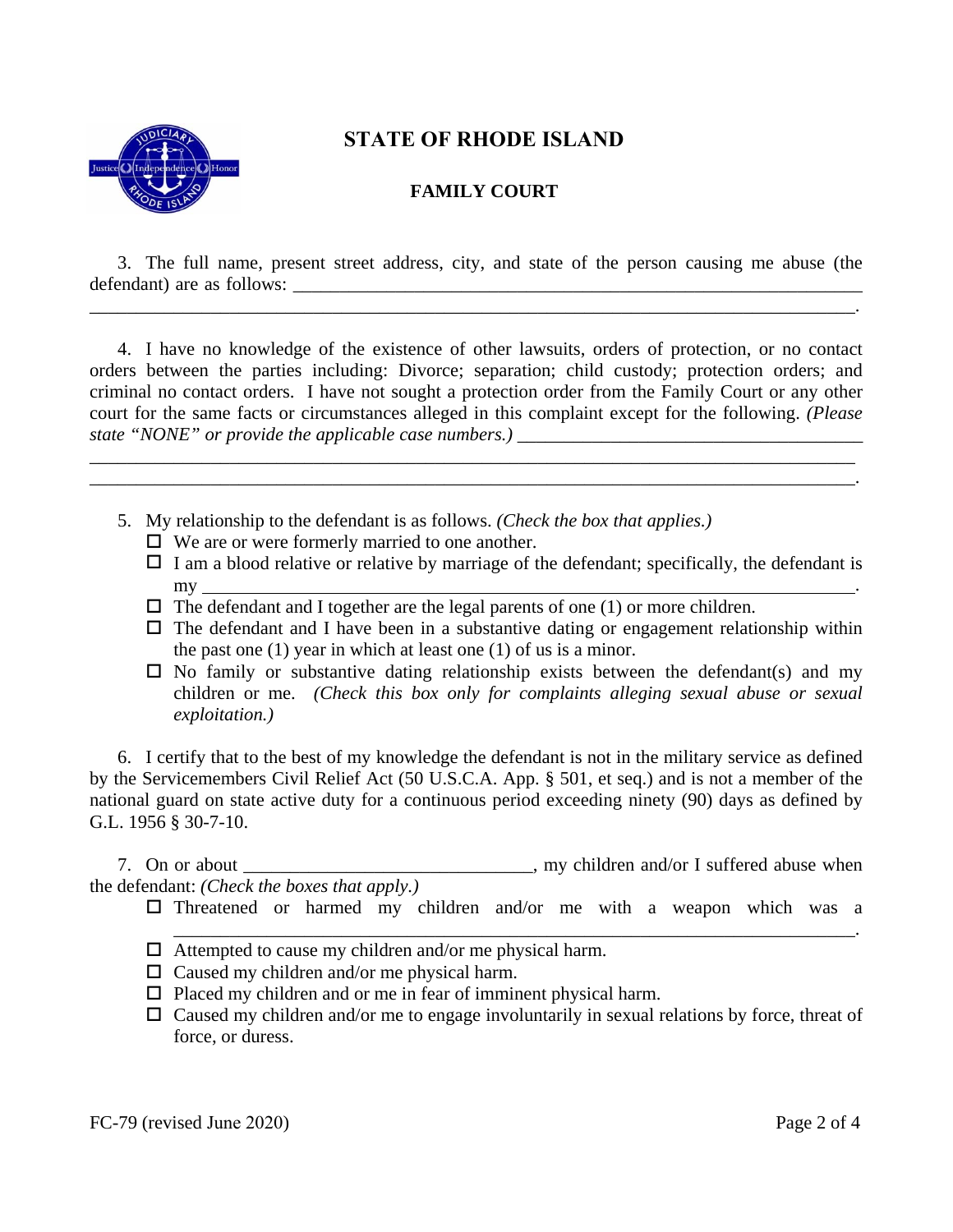

### **FAMILY COURT**

- $\Box$  Attempted to make my children and/or me engage involuntarily in sexual relations by force, threat of force, or duress.
- $\square$  Stalked, cyberstalked, and/or harassed my children and/or me.
- $\square$  Sexually exploited and/or sex trafficked my child.

### **For these reasons, I ask that the Family Court:** *(Check the boxes that apply.)*

 $\Box$  Order that the defendant(s) be restrained and enjoined from contacting, assaulting, molesting, stalking, cyberstalking, harassing, or otherwise interfering with my children and/or me at home, on the street, or elsewhere.

 $\Box$  Order the defendant(s) to immediately **VACATE** the household which is located at:  $\Box$ 

\_\_\_\_\_\_\_\_\_\_\_\_\_\_\_\_\_\_\_\_\_\_\_\_\_\_\_\_\_\_\_\_\_\_\_\_\_\_\_\_\_\_\_\_\_\_\_\_\_\_\_\_\_\_\_\_\_\_\_\_\_\_\_\_\_\_\_\_\_\_\_\_\_\_\_\_\_\_\_\_\_\_.  $\Box$  Order that the defendant shall NOT terminate or disrupt any utility service at my residence without a prior court order.

 $\Box$  Award me temporary custody of the following minor children of whom I am the  $\text{parent/quardian:}$ 

 $\Box$  Award me support for my minor children as required by law for a period not to exceed ninety (90) days.

\_\_\_\_\_\_\_\_\_\_\_\_\_\_\_\_\_\_\_\_\_\_\_\_\_\_\_\_\_\_\_\_\_\_\_\_\_\_\_\_\_\_\_\_\_\_\_\_\_\_\_\_\_\_\_\_\_\_\_\_\_\_\_\_\_\_\_\_\_\_\_\_\_\_\_\_\_\_\_\_\_\_ \_\_\_\_\_\_\_\_\_\_\_\_\_\_\_\_\_\_\_\_\_\_\_\_\_\_\_\_\_\_\_\_\_\_\_\_\_\_\_\_\_\_\_\_\_\_\_\_\_\_\_\_\_\_\_\_\_\_\_\_\_\_\_\_\_\_\_\_\_\_\_\_\_\_\_\_\_\_\_\_\_\_.

 Order that the defendant surrender all firearms to the Rhode Island State Police or the local police department or a federally licensed firearms dealer within twenty-four (24) hours of notice (service) of the surrender order.

\_\_\_\_\_\_\_\_\_\_\_\_\_\_\_\_\_\_\_\_\_\_\_\_\_\_\_\_\_\_\_\_\_\_\_\_\_\_\_\_\_\_\_\_\_\_\_\_\_\_\_\_\_\_\_\_\_\_\_\_\_\_\_\_\_\_\_\_\_\_\_\_\_\_\_\_\_\_\_\_\_\_ \_\_\_\_\_\_\_\_\_\_\_\_\_\_\_\_\_\_\_\_\_\_\_\_\_\_\_\_\_\_\_\_\_\_\_\_\_\_\_\_\_\_\_\_\_\_\_\_\_\_\_\_\_\_\_\_\_\_\_\_\_\_\_\_\_\_\_\_\_\_\_\_\_\_\_\_\_\_\_\_\_\_.

 $\Box$  Order that

 I request that the above relief be ordered without notice because it clearly appears from specific facts shown by affidavit or by the verified complaint that my children and/or I will suffer immediate and irreparable injury, loss, or damage before notice can be served and a hearing had thereon.

 I understand that the court will schedule a hearing no later than twenty-one (21) days after such order is entered on the question of continuing the temporary order and that at the hearing I will present evidence in support of this complaint.

 I understand that if I fail to appear at the scheduled hearing date, the Ex Parte Temporary Order of Protection and this Complaint will be dismissed.